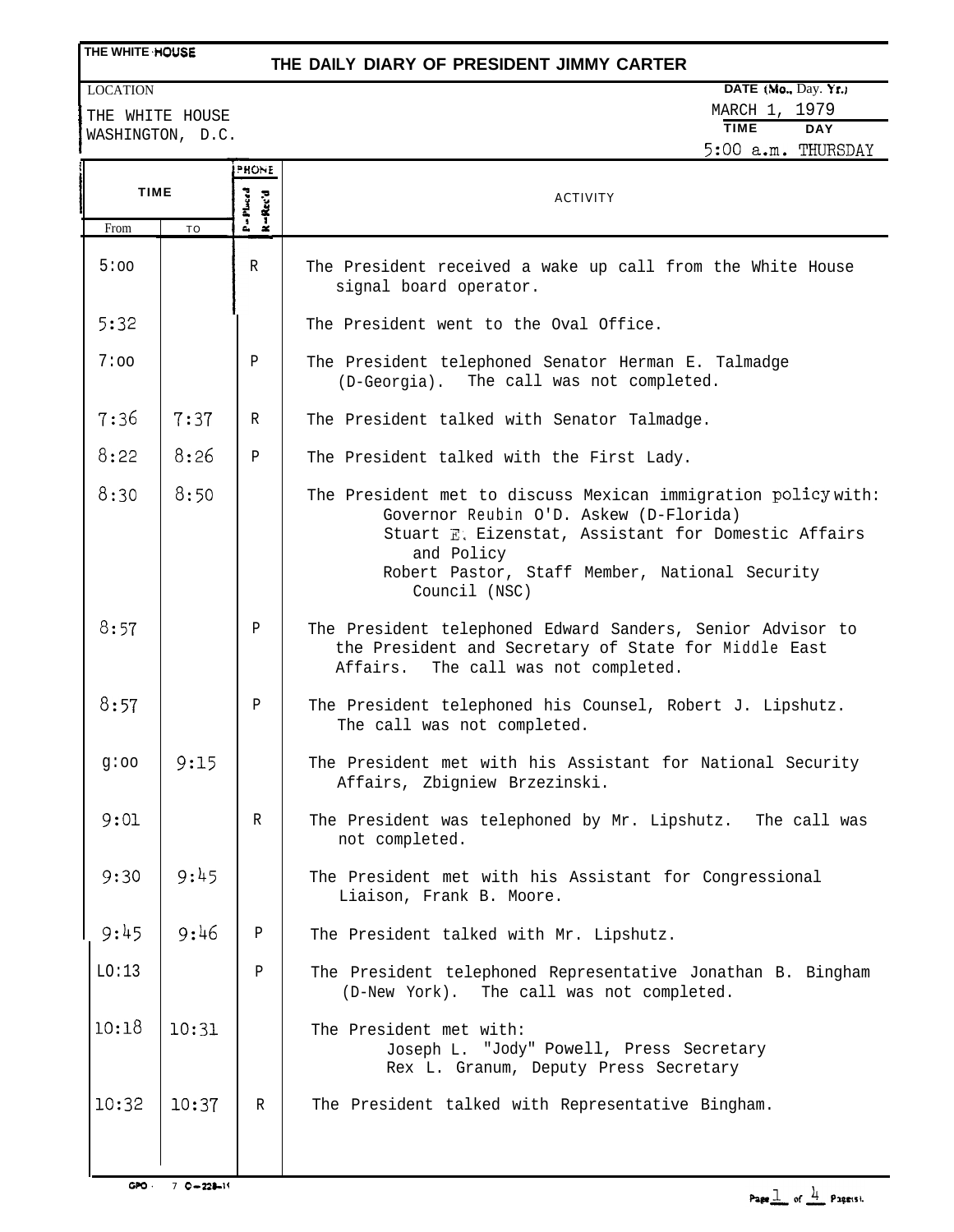#### THE WHITE UOUSE

#### **THE DAILY DIARY OF PRESIDENT JIMMY CARTER**

LOCATION

THE WHITE HOUSE ASHINGTON, D.C.

#### **DATE MO.. Day. \r.) !**

MARCH 1, 1979 <sup>j</sup> **TIME DAY** 11:04 a.m. THURSDAY/

**I**

| <b>TIME</b> |                 | PHONE              |                                                                                                                                                                                                                                                                                                |
|-------------|-----------------|--------------------|------------------------------------------------------------------------------------------------------------------------------------------------------------------------------------------------------------------------------------------------------------------------------------------------|
|             |                 | P=Theed<br>R-Rec'd | <b>ACTIVITY</b>                                                                                                                                                                                                                                                                                |
| From        | TO              |                    |                                                                                                                                                                                                                                                                                                |
|             |                 |                    | The President participated in a ceremony to receive Diplomatic<br>Credentials from:                                                                                                                                                                                                            |
| 1:04        | L1:15           |                    | Knut Hedeman, Ambassador of the Kingdom of Norway<br>to the U.S.                                                                                                                                                                                                                               |
| 1:15        | LI:22           |                    | Carlos Alfredo Lopez Guevara, Ambassador of the<br>Republic of Panama to the U.S.                                                                                                                                                                                                              |
| 1:22        | 11:40           |                    | Chai Zemin, Ambassador of the People's Republic of<br>China (PRC) to the U.S.<br>For a list of State Department officials attending, see<br>APPENDIX "A."<br>Members of the press                                                                                                              |
| 2:00        | 12:03           |                    | The President met with:<br>Dominic J. Baranello, Chairman of the New York<br>Democratic Party<br>Mel Schweitzer, attorney, New York, New York<br>Timothy E. Kraft, Assistant<br>Joel McCleary, Deputy Assistant for Political Affairs                                                          |
| .2:03       | 12:05           |                    | The President met with:<br>Bobby D. Crim, State Representative (D-Michigan);<br>Speaker of the House of Representatives<br>William Faust, State Senator (D-Michigan); Majority<br>Leader<br>Jack H. Watson, Jr., Assistant for Intergovernmental<br>Affairs and Cabinet Secretary<br>Mr. Kraft |
| 12:05       | 12:10           |                    | The President participated in a photo opportunity with<br>Claire Huckel, the 1979 National Easter Seal Poster<br>Child. For a list of attendees, see APPENDIX "B."<br>Members of the press                                                                                                     |
| 12:11       | 12:28           |                    | The President met with:<br>Clarence M. Mitchell, Jr., Chairman of the Leadership]<br>Conference on Civil Rights and former Director<br>of the National Association for the Advancement<br>of Colored People (NAACP)<br>Louis E. Martin, Special Assistant for Minority<br>Affairs              |
| 12:28       | 12:30           |                    | The President met with:<br>Ken Drew, intern in the office of Senator Talmadge<br>The First Lady                                                                                                                                                                                                |
| 12:30       |                 |                    | The President and the First Lady went to the Cabinet Room.                                                                                                                                                                                                                                     |
| GPO.        | $70 - 223 - 19$ |                    |                                                                                                                                                                                                                                                                                                |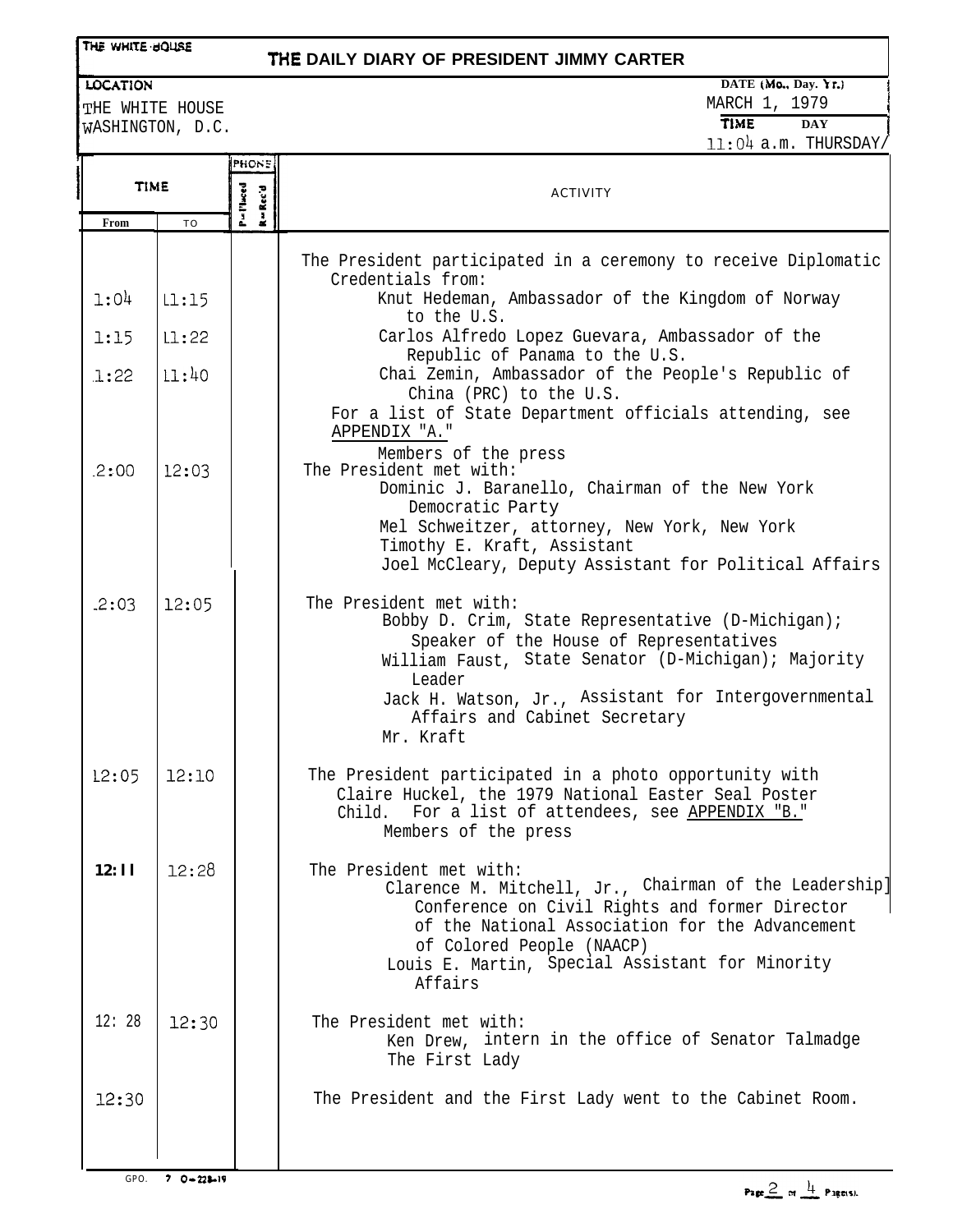#### THE WHITE HOUSE

#### THE DAILY DIARY OF PRESIDENT JIMMY CARTER

**LOCATION** THE WHITE HOUSE WASHINGTON, D.C.

# **DATE (Mo., Day, Yr.)**<br>MARCH 1, 1979

**TlME DAY** 12:30 p.m. THURSDAY

|                              |                              | PHONE               |                                                                                                                                                                                      |
|------------------------------|------------------------------|---------------------|--------------------------------------------------------------------------------------------------------------------------------------------------------------------------------------|
| <b>TIME</b>                  |                              | P=Placed<br>R=Rec'd | <b>ACTIVITY</b>                                                                                                                                                                      |
| <b>From</b>                  | To                           |                     |                                                                                                                                                                                      |
| 12:40                        | 1:45                         |                     | The President and the First Lady had lunch with<br>Walter F. Mondale, Vice President<br>Mr. Lipshutz<br>Mr. Sanders<br>Mr. Eizenstat                                                 |
| 1:45                         |                              |                     | The President returned to the Oval Office.                                                                                                                                           |
| 1:50                         | 1:51                         | $\tilde{?}$         | The President talked with John W. Gardner, Founding Chairman<br>of Common Cause.                                                                                                     |
| 2:10                         |                              |                     | The President returned to the second floor Residence.                                                                                                                                |
| 3:48                         |                              | R                   | The President was telephoned by Representative Thomas J.<br>Downey (D-New York). The President's Special Assistant<br>for Congressional Liaison, Valerie F. Pinson took the<br>call. |
| 4:03                         | 4:04                         | $\mathbf{R}$        | The President talked with his Physician, Rear Adm. William M.<br>Lukash.                                                                                                             |
| 4:35                         | 4:36                         | $\mathbb{R}$        | The President talked with Rear Adm. Lukash.                                                                                                                                          |
| 5:33                         | 5:34                         | $\mathsf{P}$        | The President talked with Mr. Brzezinski.                                                                                                                                            |
| 5:35                         |                              |                     | The President and the First Lady went to the South Grounds.                                                                                                                          |
| 5:35                         | 5:58                         |                     | The President and the First Lady went jogging.                                                                                                                                       |
| 5:58                         |                              |                     | The President and the First Lady returned to the second<br>floor Residence.                                                                                                          |
| 6:16                         |                              |                     | The President returned to the Oval Office. He was accompa-<br>nied by:<br>Cyrus R. Vance, Secretary of State<br>Mr. Brzezinski                                                       |
| 6:16<br>6:16<br>6:20<br>6:32 | 6:33<br>6:33<br>6:30<br>8:25 |                     | The President met with:<br>Secretary Vance<br>Mr. Brzezinski<br>Mr. Powell<br>Menachem Begin, Prime Minister of the State of<br>Israel                                               |
| 8:25                         |                              |                     | The President escorted Prime Minister Begin to his motor-<br>cade on the South Grounds.                                                                                              |